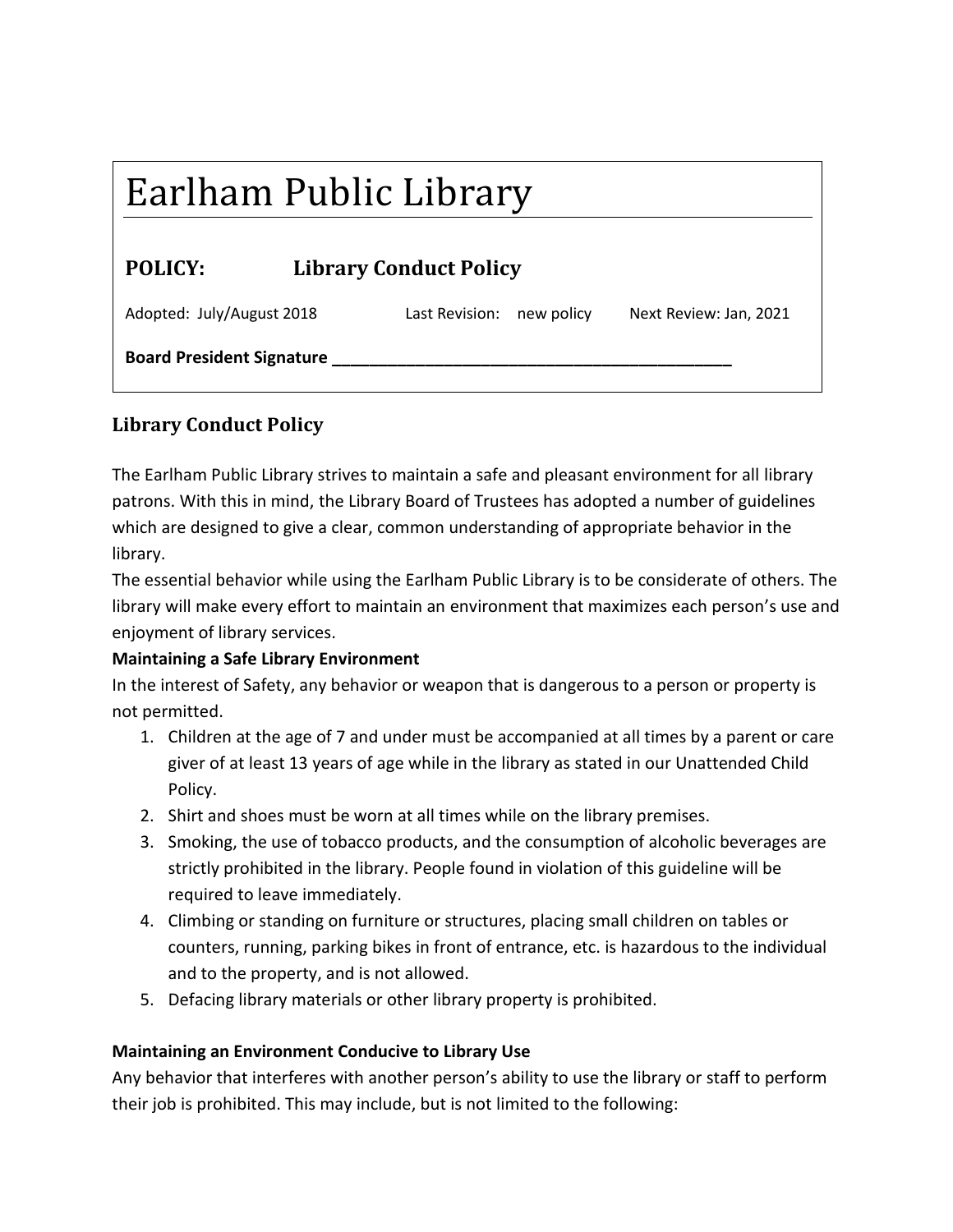- 1. Behaving in a disorderly, loud, or boisterous manner.
- 2. Harassing, annoying, verbally abusing, threatening or repeated unwelcome advances toward another person.
- 3. Soliciting, selling, campaigning, petitioning, interviewing, survey taking, etc. unless authorized by the Library Director.
- 4. Picture taking or video taping of people except at a library sponsored event or program unless authorizes by the people involved and/or by the parents if the subjects are minors.
- 5. Using personal listening devices that disturb others.
- 6. Receiving and/or making telephone calls on a mobile phone.
- 7. Entering the non-public or locked areas, unless accompanied by a staff member or through prior authorization from a staff member. This includes but is not limited to the office, staff bathroom, furnace room, or storage closet.
- 8. Transmitting over-powering, offensive, and/or obnoxious odors that become a nuisance to other patrons.
- 9. Bringing animals into the Library, other than those animals required by patrons who are physically challenged.
- 10. See Also: INTERNET POLICY

#### ENFORCEMENT

The Library Director and his/her designated staff are authorized to interpret these rules to ensure appropriate behavior of all persons in the library. In the case of minor disturbances, warnings will be issued before the patron is asked to leave the library. In the case of extreme misconduct, the offender may be ordered to leave the building immediately and for a prolonged amount of time. The police may be called as appropriate.

#### PROCEDURE

Warning: In most cases, patrons who are behaving inappropriately in the library will be given one warning and required to behave in an appropriate manner. If their behavior continues they will be asked to leave the library for the rest of the day.

Suspension: Should the same patron continue to misbehave after being warned, they may be suspended for six months. After the 6-month period they may request a reinstatement of privileges from the Library Director or his/her designee. A written notification will be sent of the board's decision. Suspension may also be appropriate for patrons involved in cases of extreme